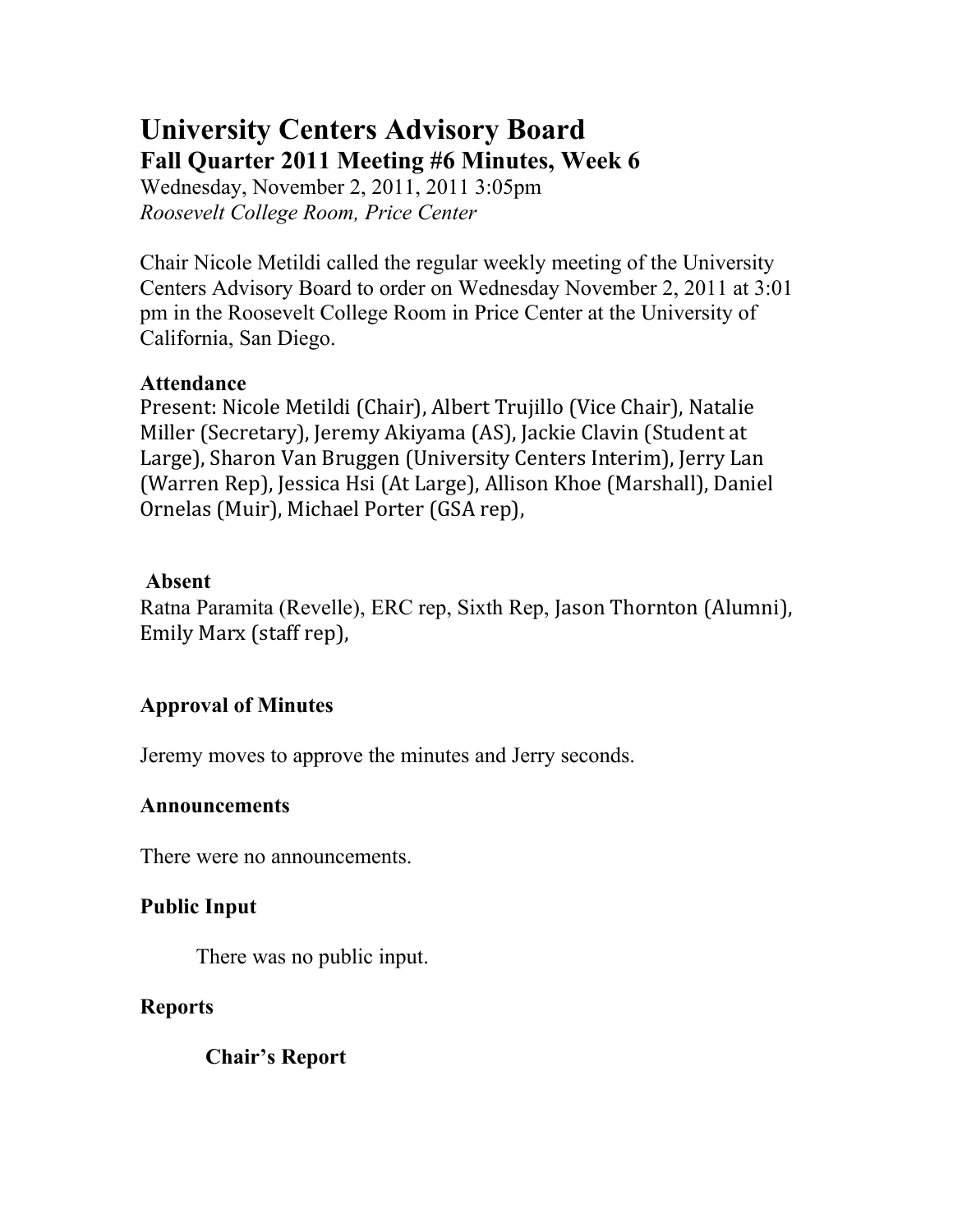UCAB and University Centers will face a difficult year in terms of decisions that the board and University Centers will have to make about renovations.

The Cooperatives committee is in the process of finding a date for a majority of the members to attend.

A doodle will be sent out for the meeting time in the winter quarter.

# **Vice Chair Report**

A doodle will be sent about signage committee.

# **University Centers Interim Director (**Sharon Van Bruggen)

D'lush has approached University Centers about a comfort food lounge space. This would be a new idea for University Centers.

November 16, 2011 is the tentative meeting for D'lush to come in.

Originally the space would have been a diner but UCAB and University Centers felt that it would hurt the current vendors.

Members were asked if they were able to come 15 minutes early for the next meeting due to the D'lush coming in at 3:15pm.

## **Member Reports**

No member reports.

## **New Business**

Tech Fee Subsidy Balance: \$10,233

Outside advertisers, thenevixgroup, has come to University Centers to ask if they can advertise napkins in Price Center. For the most part, University Centers is in favor of keeping outside advertisement to a minimum. Two UCAB members were vocally against this sort of advertising and the rest of the board is in agreement to not allow napkin advertising. A consensus was reached in favor of not having the napkin advertisement in PC.